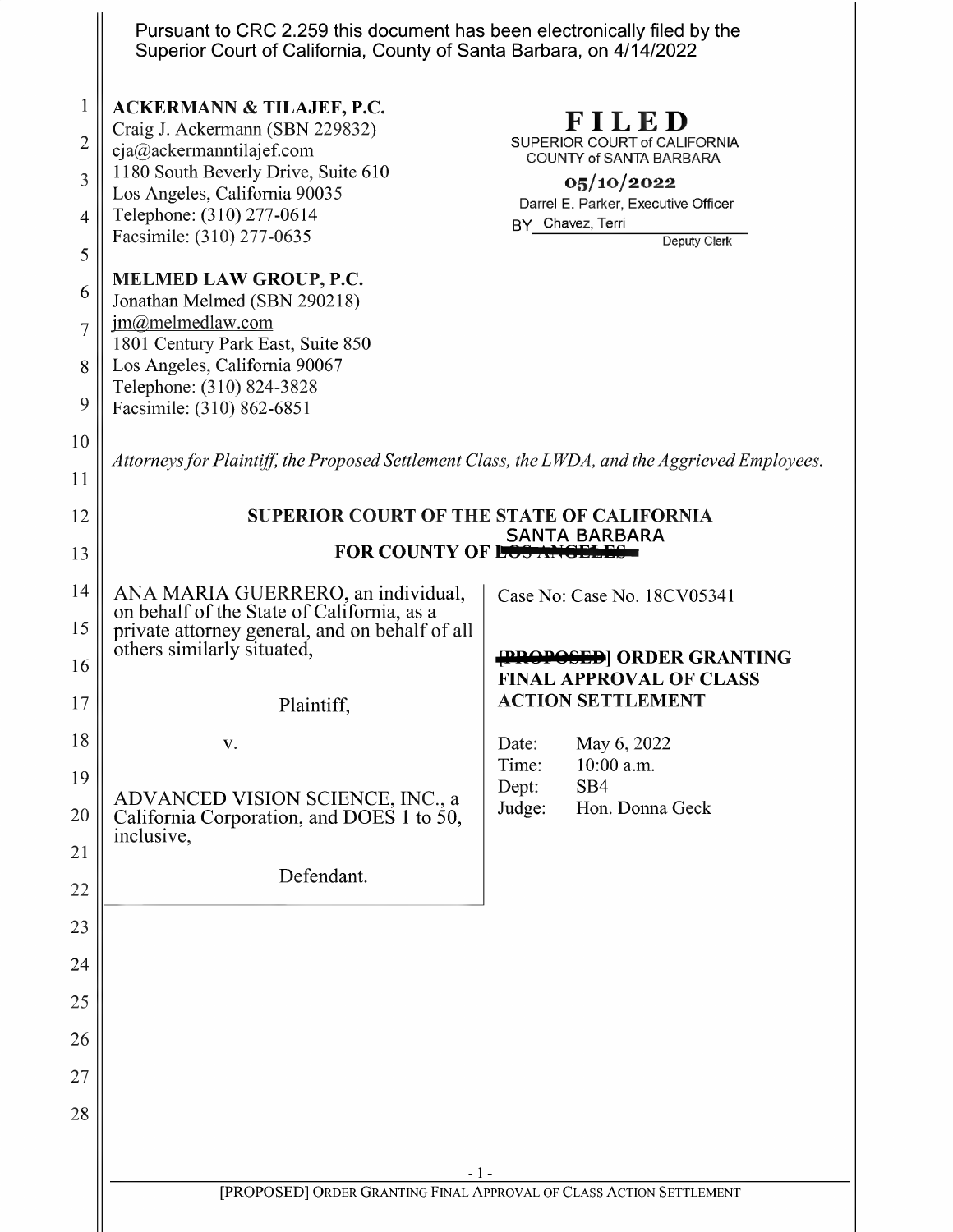On May 6, 2022, the Court held a hearing on Plaintiff Ana Maria Guerrero's ("Plaintiff") Motion for Final Approval of Class Action Settlement and Attorneys' Fees and Costs between Plaintiff and Defendant Advanced Vision Science, Inc., and DOES 1 to 50, inclusive ("Defendant") (collectively, the "Parties").

Due and adequate notice having been given to Class Members, and the Court having considered the Joint Stipulation of Class Action Settlement and Release (the "Settlement Agreement" or "Settlement"), all of the legal authorities and documents submitted in support thereof, all papers filed and proceedings had herein, all oral and written comments received regarding the proposed settlement, and having reviewed the record in this litigation, and good cause appearing, the Court GRANTS final approval of the Settlement and ORDERS AND MAKES THE FOLLOWING FINDINGS AND DETERMINATIONS:

12 14 1. All terms used in this Order Granting Final Approval of Class Action Settlement (the "Order") shall have the same meanings given as those terms are used and/or defined in the Parties' Settlement Agreement.<sup>[1](#page-1-0)</sup>

2. The Court has personal jurisdiction over the Parties to this litigation and subject matter jurisdiction to approve this Settlement and all exhibits thereto.

18 3. For settlement purposes only, the Court finally certifies the Class, as defined in the Agreement and as follows:

> "…*all current and former California non-exempt hourly-paid employees who are or were employed by Defendant in the State of California, from October 30, 2014, through July 30, 2021* (the "Class Period")".

4. The Court deems this definition sufficient for the purpose of California Rule of Court 3.765(a) and for the purpose of effectuating the Settlement.

5. The Court finds that an ascertainable class of 132 Class Members exists and a welldefined community of interests exists in the questions of law and fact involved because in the context of the Settlement: (i) all related matters, predominate over any individual questions; (ii) the claims of the Plaintiff are typical of claims of the Class Members; and (iii) in negotiating, entering

<span id="page-1-0"></span>28

1

2

3

4

5

6

7

8

9

10

11

13

15

16

17

19

20

21

22

23

24

25

26

27

 $<sup>1</sup>$  A copy of the Settlement Agreement is in the Court record as Exhibit 1 to the Declaration of Crag J. Ackermann in</sup> Support of Plaintiff's Motion for Preliminary Approval of Class Action Settlement and is made a part of this Order.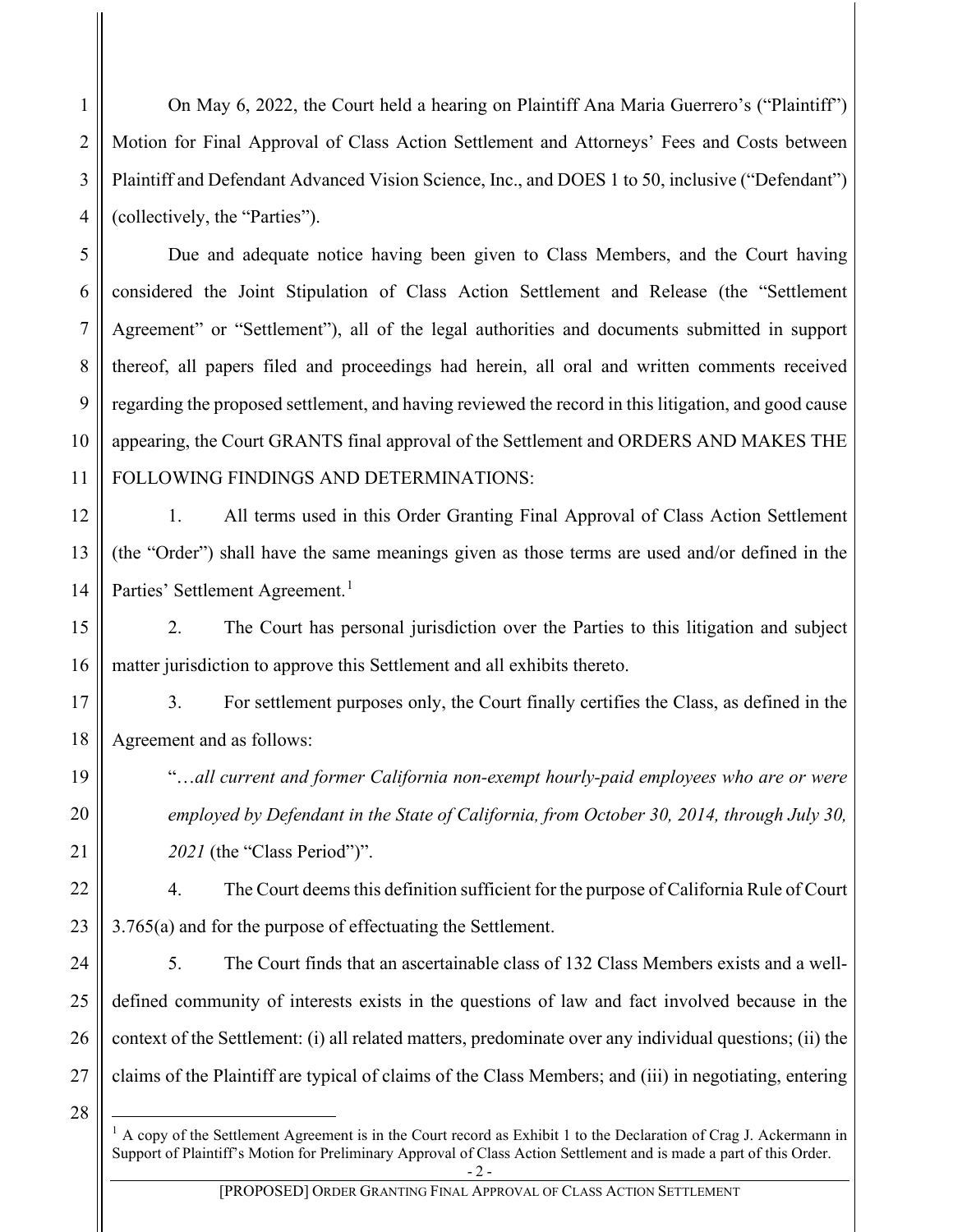into and implementing the Settlement, Plaintiff and Class Counsel have fairly and adequately represented and protected the interest of the Class Members.

6. The Court is satisfied that CPT Group, Inc., which functioned as the Settlement Administrator, completed the distribution of Class Notice to the Class in a manner that comports with California Rule of Court 3.766. The Class Notice informed **132** Class Members of the Settlement terms, their rights to do nothing and receive their settlement share, their rights to submit a request for exclusion, their rights to comment on or object to the Settlement, and their rights to appear at the Final Approval Hearing, and be heard regarding approval of the Settlement. Adequate periods of time to respond and to act were provided by each of these procedures.

7. Not a single Class Member filed or submitted a written objection to the Settlement as part of this notice process.

1

2

3

4

5

6

7

8

9

10

11

12

13

14

15

16

17

18

19

20

21

22

23

24

25

26

8. Not a single Class Member opted out of the Settlement.

9. The Court hereby approves the terms set forth in the Settlement Agreement, including the \$240,000.00 gross settlement amount, and finds that the Settlement Agreement is, in all respects, fair, adequate, and reasonable, consistent and compliant with all applicable requirements of the California Code of Civil Procedure, the California and United States Constitutions, including the Due Process clauses, the California Rules of Court, and any other applicable law, and in the best interests of each of the Parties and Class Members. The Court directs the Parties to effectuate the Settlement Agreement according to its terms, and declares this Settlement Agreement to be binding on all Participating Class Members.

10. The Court directs the Parties to effectuate the Settlement Agreement according to its terms and declares the Settlement Agreement to be binding on all Participating Class Members.

11. The Court finds that the Settlement Agreement has been reached as a result of informed and non-collusive arm's-length negotiations. The Court further finds that the Parties have conducted extensive investigation and research, and their attorneys were able to reasonably evaluate their respective positions.

27 28 12. The Court also finds that Settlement now will avoid additional and potentially substantial litigation costs, as well as delay and risks if the Parties were to continue to litigate the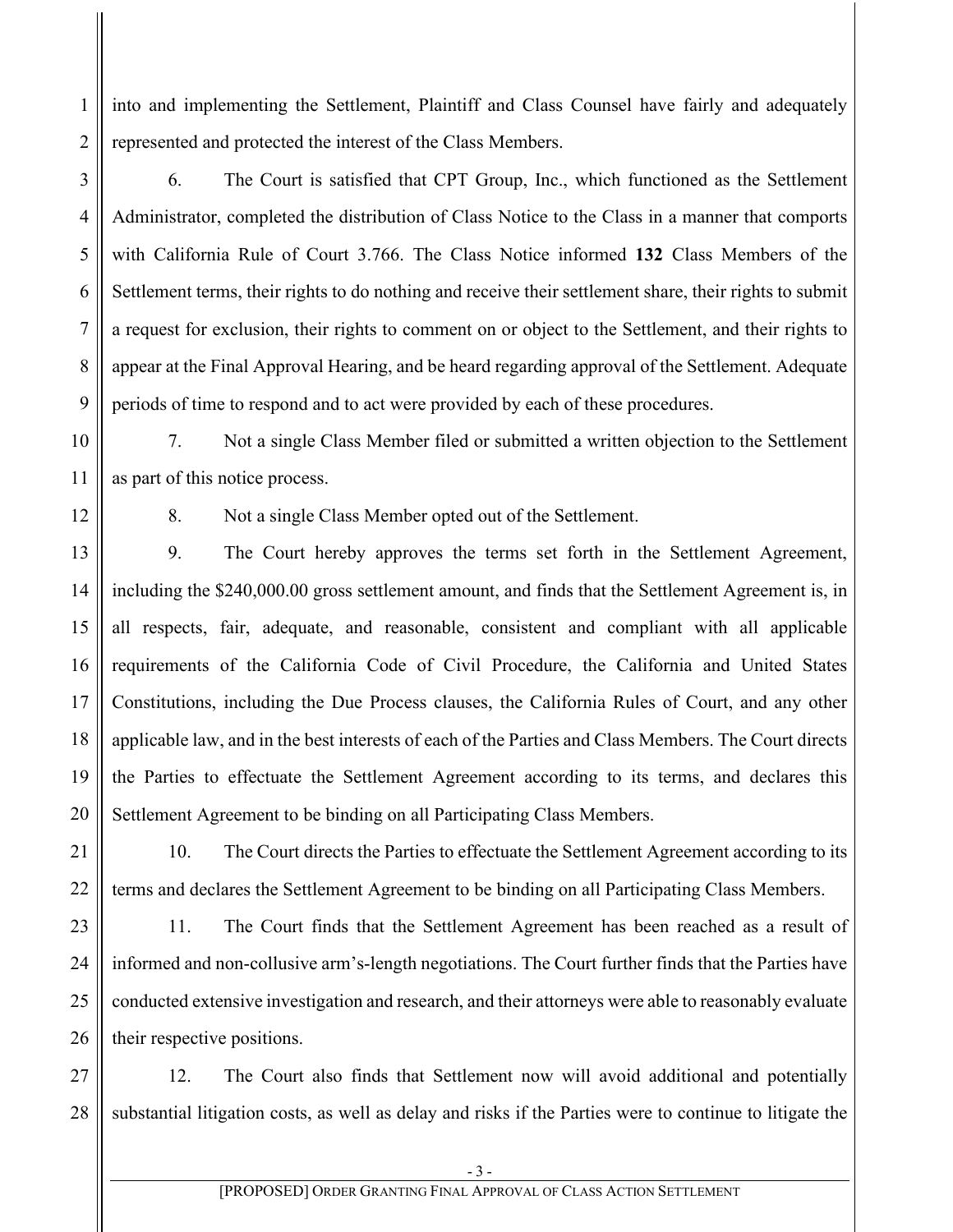case. Additionally, after considering the monetary recovery provided as part of the Settlement in light of the challenges posed by continued litigation, and the Court concludes that Class Counsel secured significant relief for Class Members.

1

2

3

4

5

6

7

8

11

12

13

14

15

16

17

18

19

20

21

22

23

24

25

26

27

28

13. The Settlement Agreement is not an admission by Defendant, nor is this Order a finding of the validity of any allegations or of any wrongdoing by Defendant. Neither this Order, the Settlement Agreement, nor any document referred to herein, nor any action taken to carry out the Settlement Agreement, may be construed as, or may be used as, an admission of any fault, wrongdoing, omission, concession, or liability whatsoever by or against Defendant.

9 10 14. The Court confirms Ana Maria Guerrero as Class Representative and finds her to be adequate.

15. The Court confirms Craig J. Ackermann and Avi Kreitenberg of Ackermann & Tilajef, P.C. and Jonathan Melmed of Melmed Law Group, P.C. as Class Counsel, and finds each of them to be adequate, experienced, and well-versed in similar class action litigation.

16. The terms of the Agreement, including the gross settlement amount of **\$240,000.00,** and the individual Settlement Shares, are fair, adequate, and reasonable to the Class and to each Class Member, and the Court grants final approval of the Settlement set forth in the Agreement, subject to this Order. The Court approves the following allocations, which fall within the ranges stipulated by and through the Settlement Agreement:

- a. The **\$7,500.00** designated for payment to CPT Group, Inc., the Settlement Administrator, is fair and reasonable. The Court grants final approval of, and orders the Parties to make, the payment to the Settlement Administrator in accordance with the Agreement.
- b. The **\$80,000.00** requested by Plaintiff and Class Counsel for the Class Counsel's attorneys' fees is fair and reasonable in light of the benefit obtained for the Class. The Court grants final approval of, awards, and orders the Class Counsel Fees Payment to be made in accordance with the Agreement.

c. The Court awards **\$4,446.93** in litigation costs, an amount which the Court finds to be reflective of the reasonable costs incurred. The Court grants final approval of,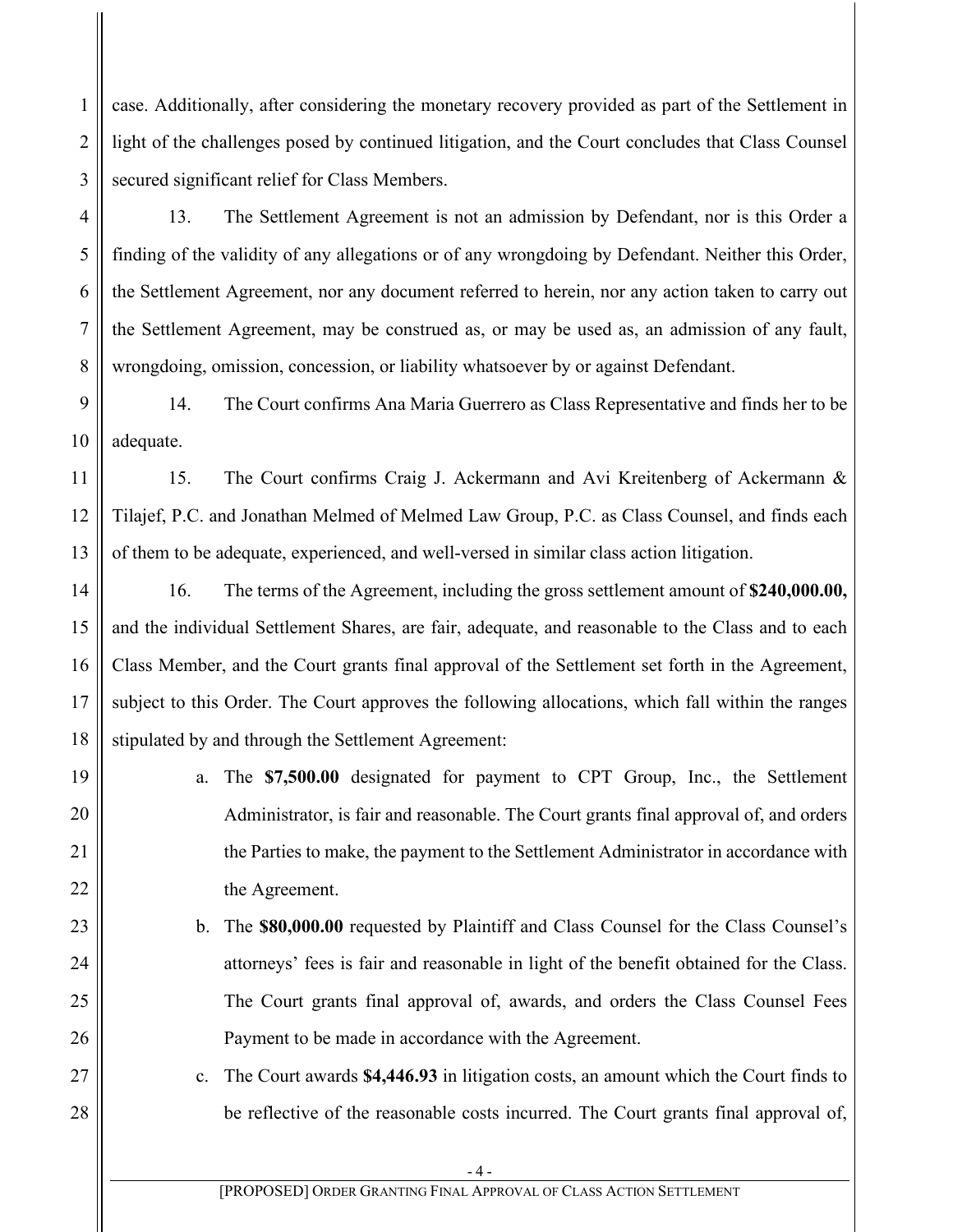and orders the Class Counsel Litigation Expenses Payment in this amount to be made in accordance with the Agreement, and divided between counsel in proportion with their respective costs expenditures. $2$ 

d. The **\$8,500.00** requested by Plaintiff for her Class Representative Payment is fair and reasonable. The Court grants final approval of, and orders the Class Representative Payment to be made in accordance with the Agreement.

e. The Court grants final approval of the **\$10,000.00** PAGA payment, 75% of which shall be paid to the LWDA and orders the payment to be made in accordance with the Agreement.

17. The Court orders the Parties to comply with and carry out all terms and provisions of the Settlement, to the extent that the terms thereunder do not contradict or conflict with this Order, in which case the provisions of this Order shall take precedence and supersede the Settlement.

18. Nothing in the Settlement or this Order purports to extinguish or waive Defendant's rights to continue to oppose the merits of the claims in this Action or class treatment of these claims in this case if the Settlement fails to become final or effective, or in any other case without limitation. The Settlement is not an admission by Defendant, nor is this Order or the subsequent Judgment that Plaintiff has asked the Court to enter based on this Order a finding of the validity of any allegations against Defendant in the Court proceeding or any wrongdoing by Defendant. Neither the Settlement nor this Order or the subsequent Court Judgment is a finding that certification of the Class is proper for any purpose or proceeding other than for settlement purposes.

1

2

3

4

5

6

7

8

9

10

11

12

13

14

15

16

17

18

19

20

21

22

23

24

25

26

27

<span id="page-4-0"></span>28

19. All Participating Class Members shall be bound by the Settlement and this Order,

<sup>&</sup>lt;sup>2</sup> The Settlement Agreement contemplates litigation cost reimbursement in the amount of up to \$5,000.00 which was already preliminarily approved by this Court and noticed to the Class, however, Plaintiff's counsel is only requesting reimbursement of litigation costs in the amount of \$4,446.93, with the balance added to the Net Settlement Amount to be distributed to the Participating Class Members.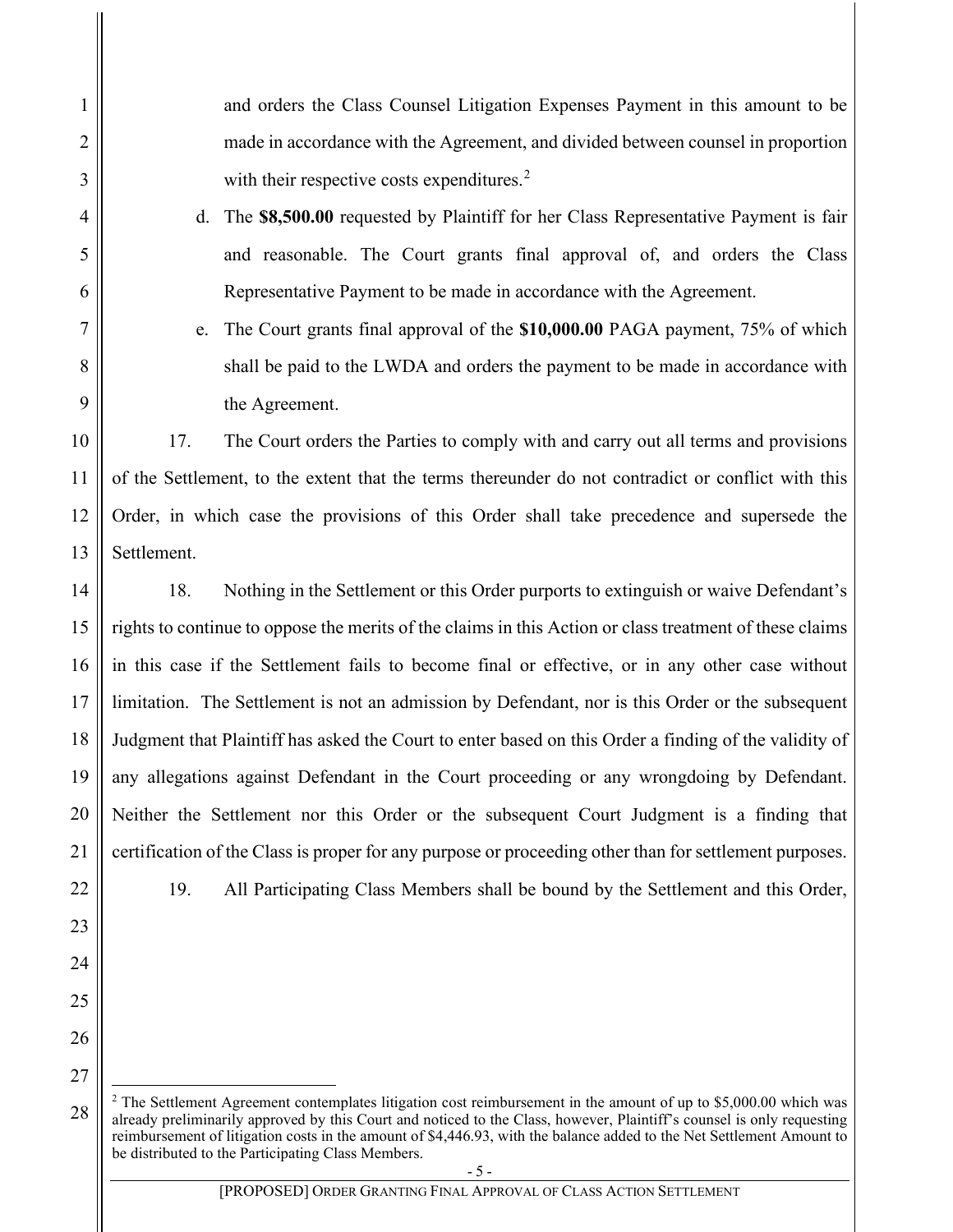including the Released Claims<sup>[3](#page-5-0)</sup> in favor of Defendant and the other Released Parties<sup>[4](#page-5-1)</sup> as set forth in the Agreement, and are permanently barred and enjoined from prosecuting against Defendants and the other Released Parties any and all of Class Members' Released Claims as defined in the Agreement.

1

2

3

4

5

6

7

8

9

10

11

12

13

14

15

16

17

18

19

20

21

22

23

<span id="page-5-0"></span>24

25

26

27

20. Plaintiff and the 132 participating class members are bound to the release of claims against Defendants and the other Released Parties as set forth in the Settlement Agreement and is permanently barred from prosecuting against Defendants and the other Released Parties any and all of Plaintiffs' Released Claims as defined in the Agreement.

21. The Parties shall bear their own respective attorneys' fees and costs except as otherwise provided in the Settlement Agreement.

22. The Court approves the one hundred eighty (180) day period for cashing of checks. Any funds associated with stale checks that have not been cashed within ninety days (90) days will be deemed void and the Settlement Administrator will provide any funds remaining in the QSF as a result of uncashed checks to the California State Controller in accordance with California Unclaimed Property Law, including the administration of related tax reimbursements; and for such other tasks as the Parties mutually agree.

23. The Settlement Administrator, within five (5) days of the date of this Order, shall give notice to the Settlement Class pursuant to Rule 3.771(b) of the California Rules of Court, by posting a copy of this order and judgment on its website for 60 days.

24. Pursuant to California Rule of Court 3.769(h), the Court retains jurisdiction solely for purposes of implementing the terms of the settlement, such as requiring the filing of a final report on distributions made to the Class Members, enforcing the Settlement Agreement, addressing

<sup>&</sup>lt;sup>3</sup> "Released Claims" means all claims, rights, demands, liabilities, and causes of action, arising from the same set of operative facts as those set forth in Plaintiff's LWDA letter and/or Plaintiff's Class and Representative Action Complaint, arising during the Class Period, including claims for Defendant's alleged violation of California Labor Code sections 201, 202, 203, 226, 226.7, 510, 512, 1194, 1194.2, 1197, 1199, as well as Sections 3, 7, 11 and 12 of IWC Wage Order No. 1, and section 17200 et Seq. of. the California Business and Professions Code, based on the foregoing, as well as any civil penalty claims predicated on the claims alleged in Plaintiff's LWDA letter and/or Complaint under PAGA, Labor Code 2699 et seq., including all underlying Labor Code violations alleged or that reasonably could have been alleged based on the facts and legal theories contained in the operative Complaint and the LWDA letter. (*See* S.A.  $\P$  25).

<span id="page-5-1"></span><sup>28</sup> <sup>4</sup> "Released Parties" means Advanced Vision Science, Inc., its parents, subsidiaries, affiliated entities, past or present officers, directors, employees, agents, principals, heirs, representatives, accountants, auditors, consultants, insurers and reinsurers, and their respective successors and predecessors in interest, subsidiaries, affiliates, parents and attorneys, if any, and any entities that may be considered joint employers. (*See* S.A. ¶ 26).